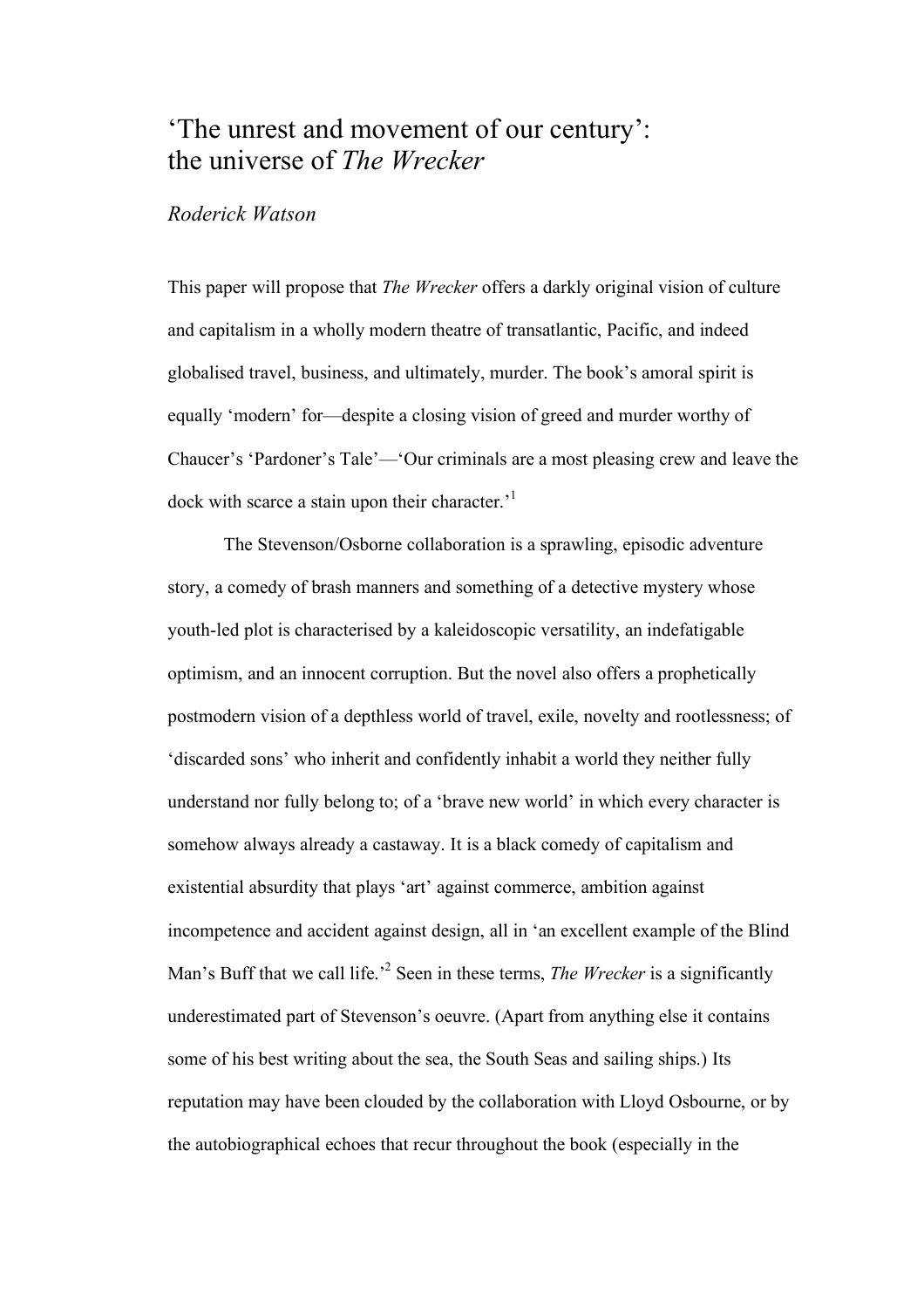Parisian scenes), or by its lengthy picaresque progress; nevertheless, perhaps it is time to take another look at an almost forgotten Stevenson novel which, for a number of years after its first publication, actually outsold *The Master of Ballantrae*. 3

Let us start with Stevenson's own estimate of his theme, from the Epilogue dedicated to Will H. Low:

Why dedicate to you a tale of a cast so modern:—full of details of our barbaric manners and unstable morals; full of the need and the lust of money, so that there is scarce a page in which the dollars do not jingle; full of the unrest and movement of our century, so that the reader is hurried from place to place and sea to sea, and the book is less a romance than a panorama—in the end as blood-bespattered as an epic? (*The Wrecker*, pp. 362-3)

In his correspondence Stevenson has a habit of depreciating his own work, and yet here, as in a letter to Charles Baxter written while he was working on *The Wrecker*, he allows himself a serious note:

I believe *The Wrecker* is a good yarn of its poor sort, and it is certainly well nourished with facts; no realist can touch me there; for by this time I do begin to know something of life in the XIXth century, which no novelist either in France or England seems to know much of.<sup>4</sup>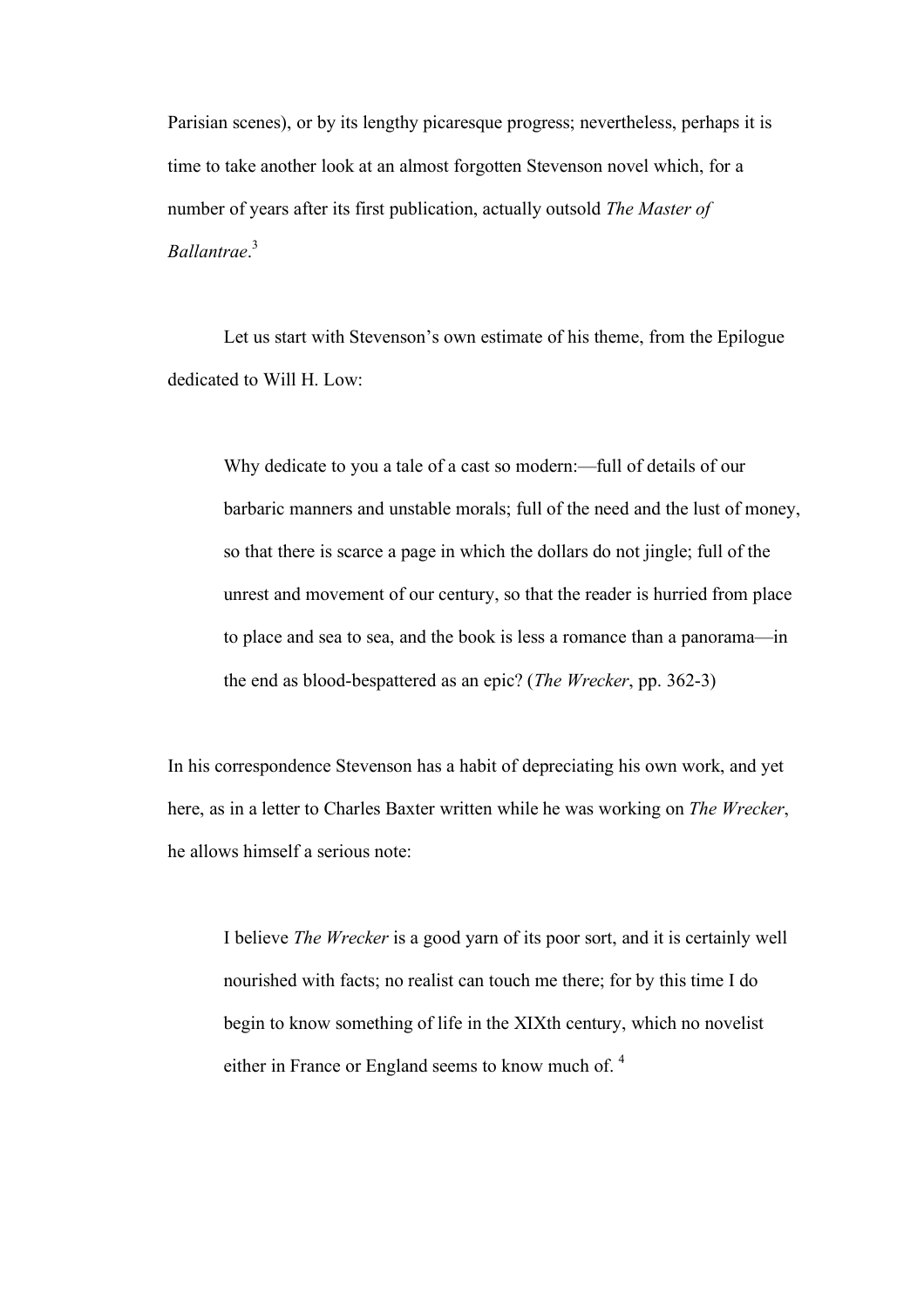Stevenson's early distrust of 'realism' may have begun to change ('A Humble Remonstrance' was written in 1884, six years earlier) and the last chapter of *The Wrecker* contains an ironic reflection on such concerns when the crew is faking the log of the *Flying Scud* only to find entries already in it that seem less than convincing:

> 'Well, it doesn't look like real life—that's all I can say,' returned Wicks. 'It's the way it was, though,' argued Carthew.

'So it is; and what the better are we for that, if it don't look so?' cried the captain, sounding unwonted depths of art criticism. (p. 351)

But Stevenson is still no Balzac, whom he saw as being 'smothered under forcible-feeble detail',<sup>5</sup> and the novel makes significant use of symbolic devices, not the least of which is his consistent liking for using structures of the double, by which Loudon Dodd and Jim Pinkerton play against each other in a manner reminiscent (according to Edwin Eigner) of David Balfour and Alan Breck Stewart;<sup>6</sup> and more especially by his use of Norris Carthew as Loudon's doppelgänger—a shadowy 'other' whom he has to track down, in order to see what he himself might nearly have become:

'The fact is I think I know the man,' said I. 'I think I'm looking for him. I rather think he is my long-lost brother.'

'Not twins, anyway,' returned Stennis. (p. 282)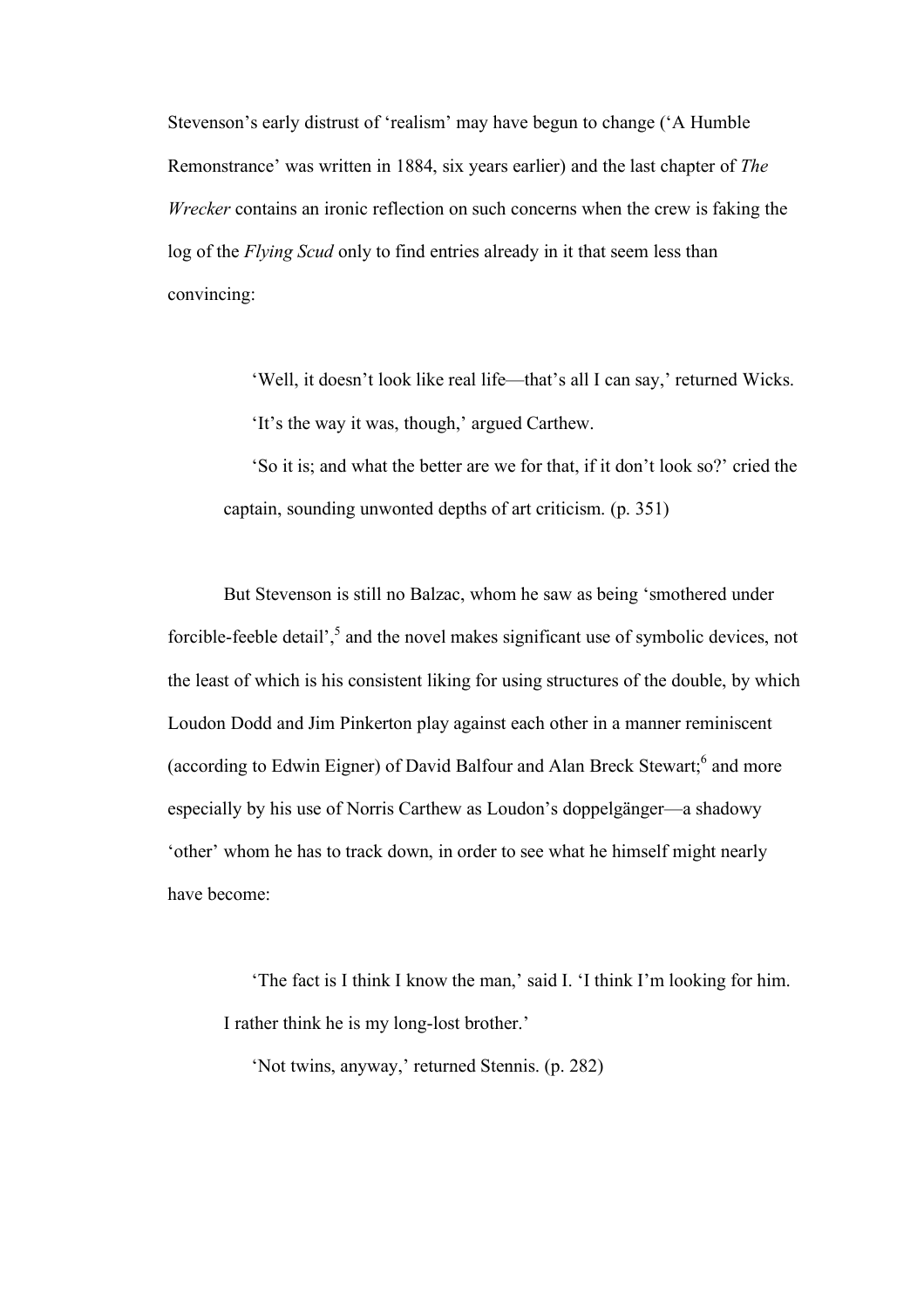(In Stennis's wry rejoinder we hear Stevenson's own voice, in another selfaware art-critical interjection.) And of course Loudon ends up working for Carthew, ending the book as he began it, by playing the aesthete (this time in a lavishly furnished schooner cabin) supported once again by invisible money and an absent partner: 'He runs me now. It's all his money.' (p. 6). (One of the continuing themes in this novel is the author's often satirical view of the almost parasitical place of art in a world of harsh economic pressures and commerce—reflections born of his own social status, his never-ending financial imperatives and the long wrangle with his father.)<sup>7</sup>

So what *is* the nature of Stevenson's new found 'realism' in this 'panorama', in this 'tale of a cast so modern'? With this question in mind it will be useful to consider the book under three headings linked to economic, symbolic and finally to philosophical issues. The first section will consider Stevenson's insight into the world of business and the pursuit of profit as it reveals itself through Loudon Dodd's adventures in free trade. The second section 'Discarded Sons' will explore the symbolic resonance of these adventures as we see how closely Stevenson associates the spirit of capitalist enterprise with a strange kind of orphaned innocence, whose adolescent enthusiasm for getting ahead is blind to the moral implications and the human cost of its actions. In both sections Stevenson's account of the factual intricacies of this brave new world of affairs and profit can be said to have a realistic, if darkly satirical, grounding. In the final section, 'The Blind Man's Buff that we call life', Stevenson's characters' petty engagement with ambition, greed and chance can be seen to reveal a much wider philosophical vision on his part, in what amounts to an existential insight into the cruelty and absurdity at the heart of existence.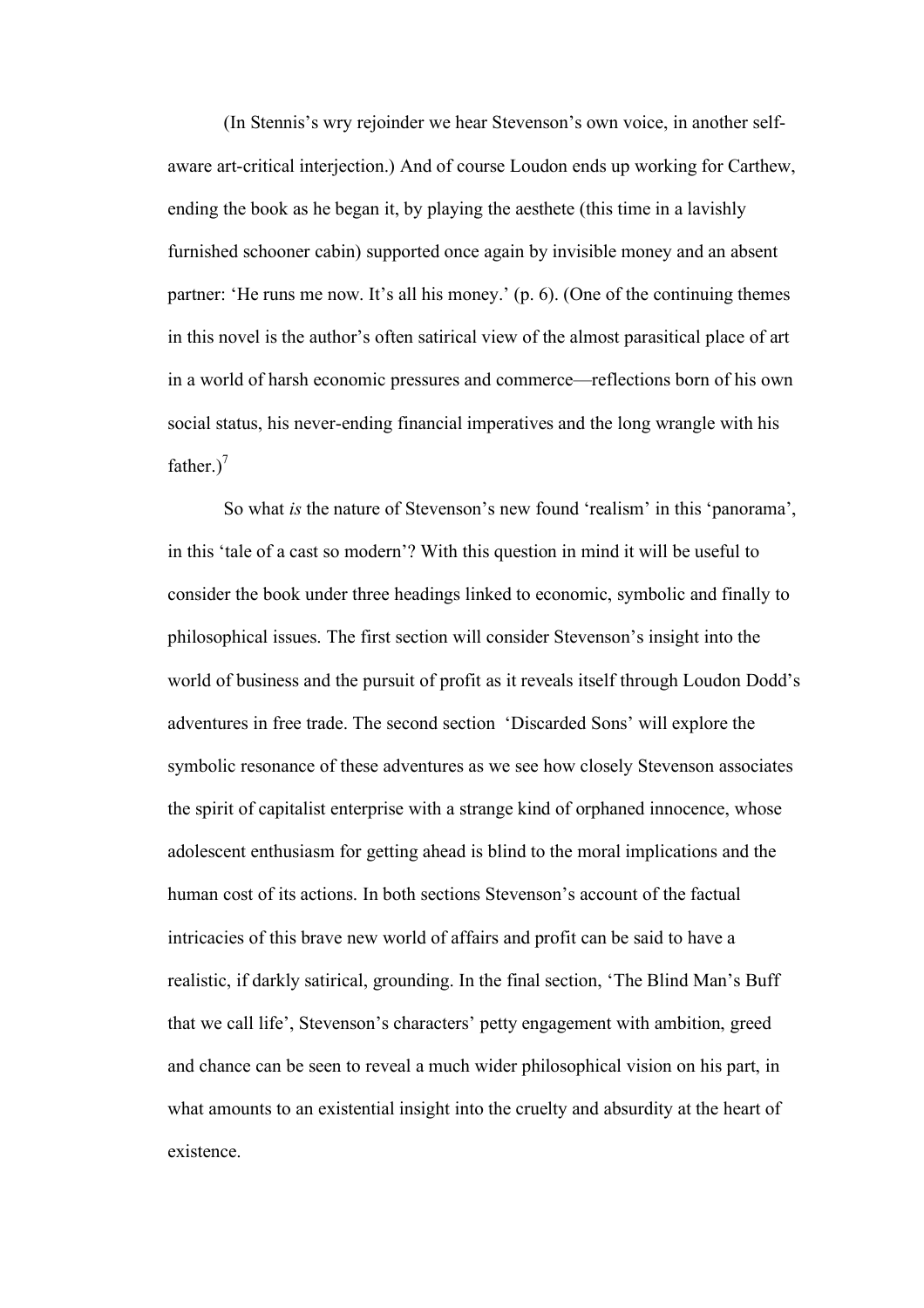#### **(1) Business life in the XIXth Century**

In effect the novel is a long 'yarn' retold by Loudon Dodd—including other narratives told within his own—but from the opening and self-consciously romantic scene from which Dodd tells his retrospective tale, the amoral and global economic ethos of the book is made abundantly clear, by Dodd himself, and by the cosmopolitan characters around him, all of whom take it wholly for granted:

The various English, Americans, Germans, Poles, Corsicans, and Scots—the merchants and the clerks of Tai-o-hae—deserted their places of business, and gathered, according to invariable custom, on the road before the club. (p. 4)

The talk turns to trade and affairs, initiated by Loudon's remarks on a recent wreck and the ensuing insurance claim: 'Talk of good business!' he says, 'I know nothing better than a schooner, a competent captain, and a sound reliable reef.' (p. 9)

'Good business! There's no such thing!' said the Glasgow man. 'Nobody makes anything but the missionaries—dash it!'

'I don't know,' said another; 'there's a good deal in opium.'

'It's a good job to strike a tabooed pearl-island—say about the fourth year,' remarked a third, 'skim the whole lagoon on the sly, and up stick and away before the French get wind of you.'

'A pig nokket of cold is good,' observed a German.

'There's something in wrecks, too,' said Haven. (pp. 9-10)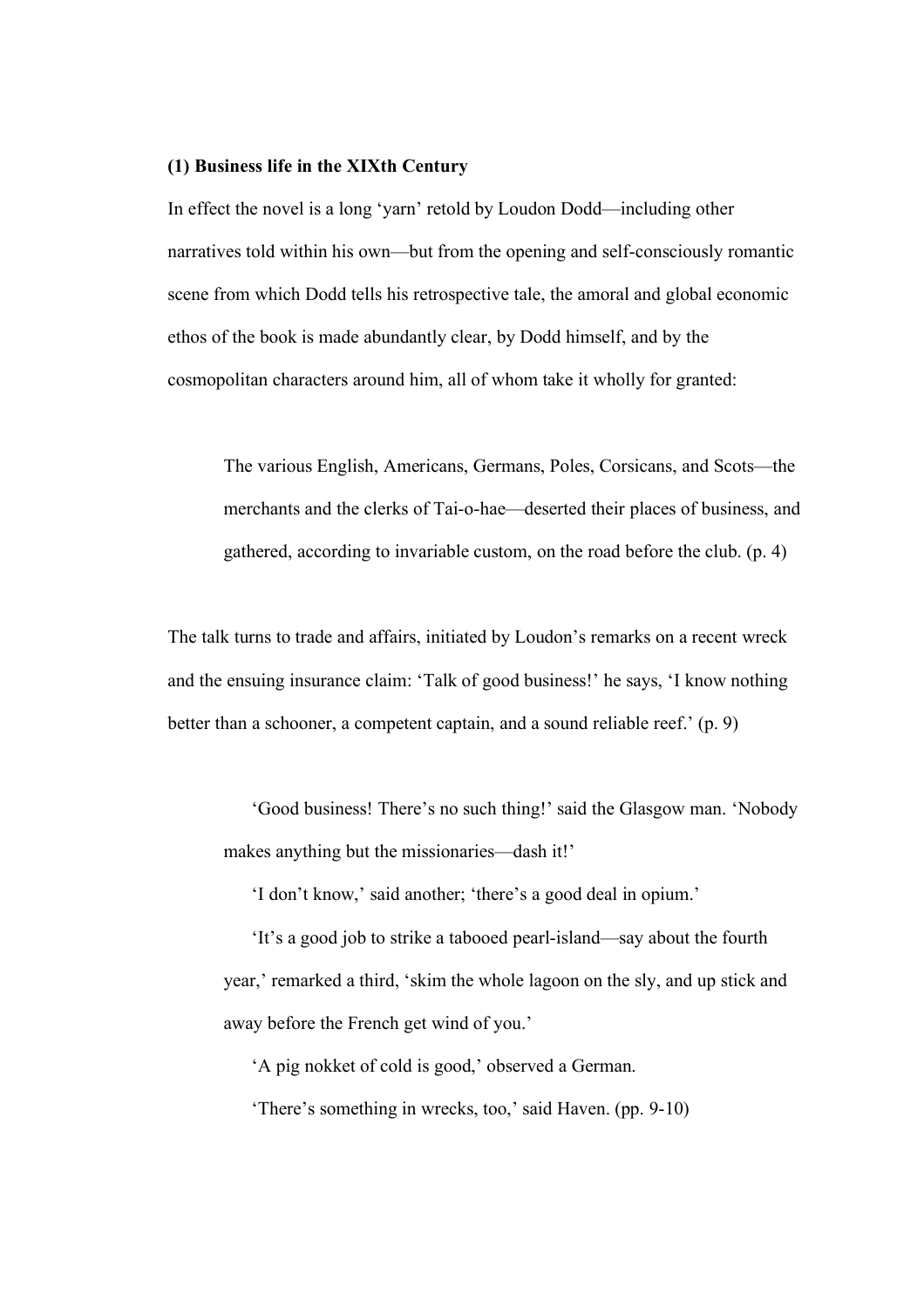Stevenson has already remarked at this point that if 'one becomes used to a certain laxity of moral tone which prevails [. . .] on smuggling, ship-scuttling, barratry, piracy, the labour trade, and other kindred fields of human activity, he will find Polynesia no less amusing and no less instructive than Pall Mall or Paris.'(p. 9) —Precisely: and for the rest of the novel, Stevenson's proposal will be that the true mechanisms of the centres of civilisation can be most clearly discerned out here on the open margins of the new world. This is not a frontier ethic, in other words, but a fair reflection of what lies at home, in London, Paris or New York.<sup>8</sup> After all, this was exactly what Loudon's early education at the Muskegon Commercial College was about, with its model stock market, to train young masters of the universe in shifting alliances and in the use of power and exploitation in both their personal and their economic affairs. (In this respect Stevenson's novel looks like a forerunner to Tom Wolfe's *Bonfire of the Vanities*, 1987, and *A Man in Full,* 1998).

An early review from the *Atlantic Monthly* had no doubts about what was being proposed: 'if a home-truth should be carefully looked for amid all this immorality, it might be found in the similarity of the commercial scenes to the smuggling and wrecking ones.<sup>'9</sup> The reviewer has already noted that 'It would not do for a Sunday-school prize' and it is as if Long John Silver has moved from *Treasure Island* to the Bourse, to join Teach from *The Master of Ballantrae*; and indeed Dodd describes his partner Pinkerton by telling us that 'Reality was his romance':

Suppose a man were to dig up a galleon on the Coromandel coast [. . .] he should have no more profit of romance than Pinkerton when he had cast up his weekly balance-sheet in a bald office. Every dollar gained was like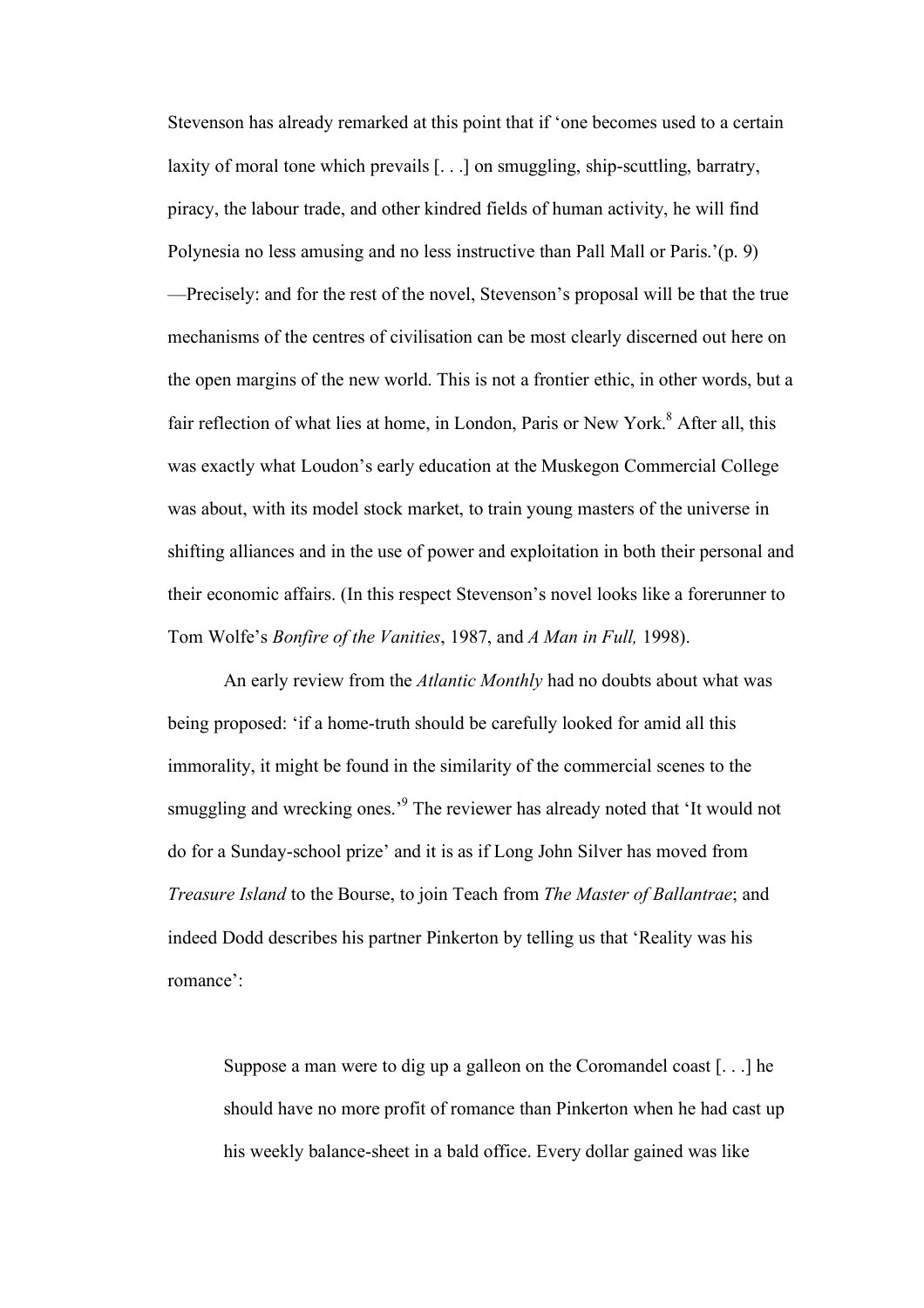something brought ashore from a mysterious deep; every venture made was like a diver's plunge; and as he thrust his bold hand into the plexus of the money-market he was delightedly aware of how he shook the pillars of existence, turned out men, as at a battle-cry, to labour in far countries, and set the gold twitching in the drawers of millionaires. (p. 85)

Here, as in *The Master of Ballantrae*, Stevenson is revisiting and significantly revising his own roots in adventure fiction. Of course *The Wrecker* is aimed at an adult audience and set in contemporary times, but the thrill of business in a free market—as he sees it—is still the adolescent thrill of daring and intrigue. The lantern bearers of Stevenson's boyhood carried a secret beneath their jackets, and this whole novel revolves around the unravelling of a bloody secret that will end by challenging, daunting and compromising Pinkerton and Dodd, while also defining them, indeed, as archetypally and irrecoverably adolescent.

Yet Stevenson's achievement (not unlike Tom Wolfe's) is to make us care about these people and to show us that the interplay between business and personal ethics is by no means as clear-cut as we might like it to be. Nor is family history irrelevant, as we learn about Loudon's father's bankruptcy (despite his 'Big Head' for business) and his maternal grandfather's propensity, as a jobbing builder, for using a good deal too much sand in his Portland cement.

The intertwining complexities of morality, loyalty, and pragmatic self interest are never better explored than in the dialogue in chapter 16 between the emphatically blunt Captain Nares (whom we trust) and Loudon Dodd over the bankruptcy of Jim Pinkerton and his request that Dodd should defraud their debtors by withholding whatever profit he has gained (much less than expected) from the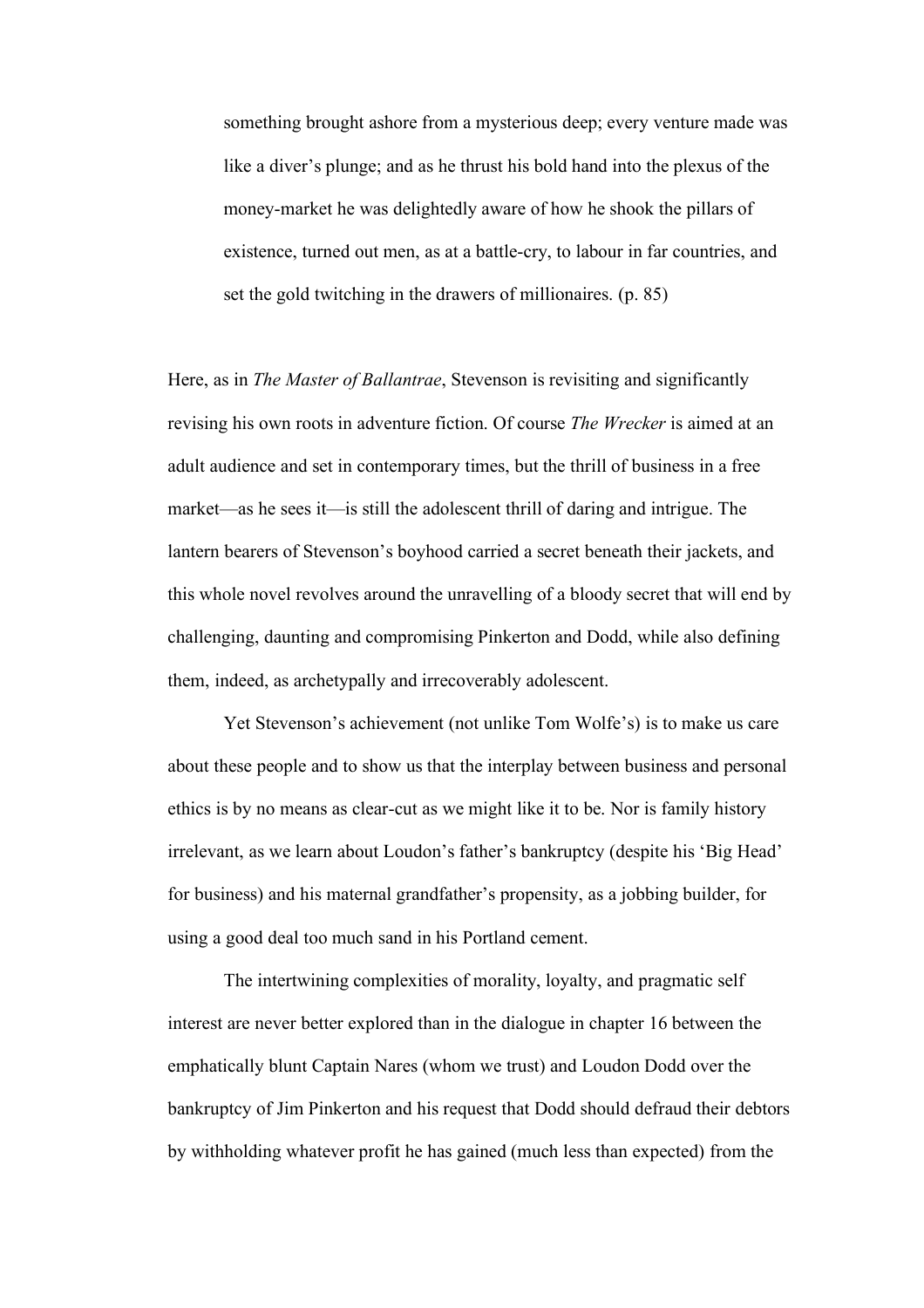wreck of the *Flying Scud*. With a characteristically defusing frankness, and a not uncalculating charm, the chapter is entitled 'In which I Turn Smuggler and the Captain Casuist'. But Nares's so-called casuistry is challenging, nonetheless, in a long and complex exchange (by no means wholly ironic) in which he outlines how he sees Dodd's position. A few examples will have to suffice:

'The figure's big enough to make bad trouble, but it's not big enough to be picturesque; and I should guess that a man always feels kind of small who has sold himself under six ciphers. That would be my way, at least; there's an excitement about a million that might carry me on; but the other way, I should feel kind of lonely when I woke in bed.' (p. 219)

 $\left[ \ldots \right]$ 

'As a matter of principle, I wouldn't look at this business at the money. "Not good enough," would be my word. But even principle goes under when it comes to friends.' (p. 220)

[. . .]

'That's an ugly way to put it,' I objected, 'and perhaps hardly fair. There's right and wrong to be considered.'

'Don't know the parties,' replied Nares. (p. 220)

If Dodd has his hectically enthusiastic and naive double in Pinkerton, he is haunted in curiously intimate fashion by another such figure—the shyster lawyer Bellairs, for whom the grey areas and moral swamps of the plot are nothing less than his native habitat. Dodd reflects on the liaison: 'It will be seen that I had fallen into an ignominious intimacy with the man I had gone out to thwart. My pity for the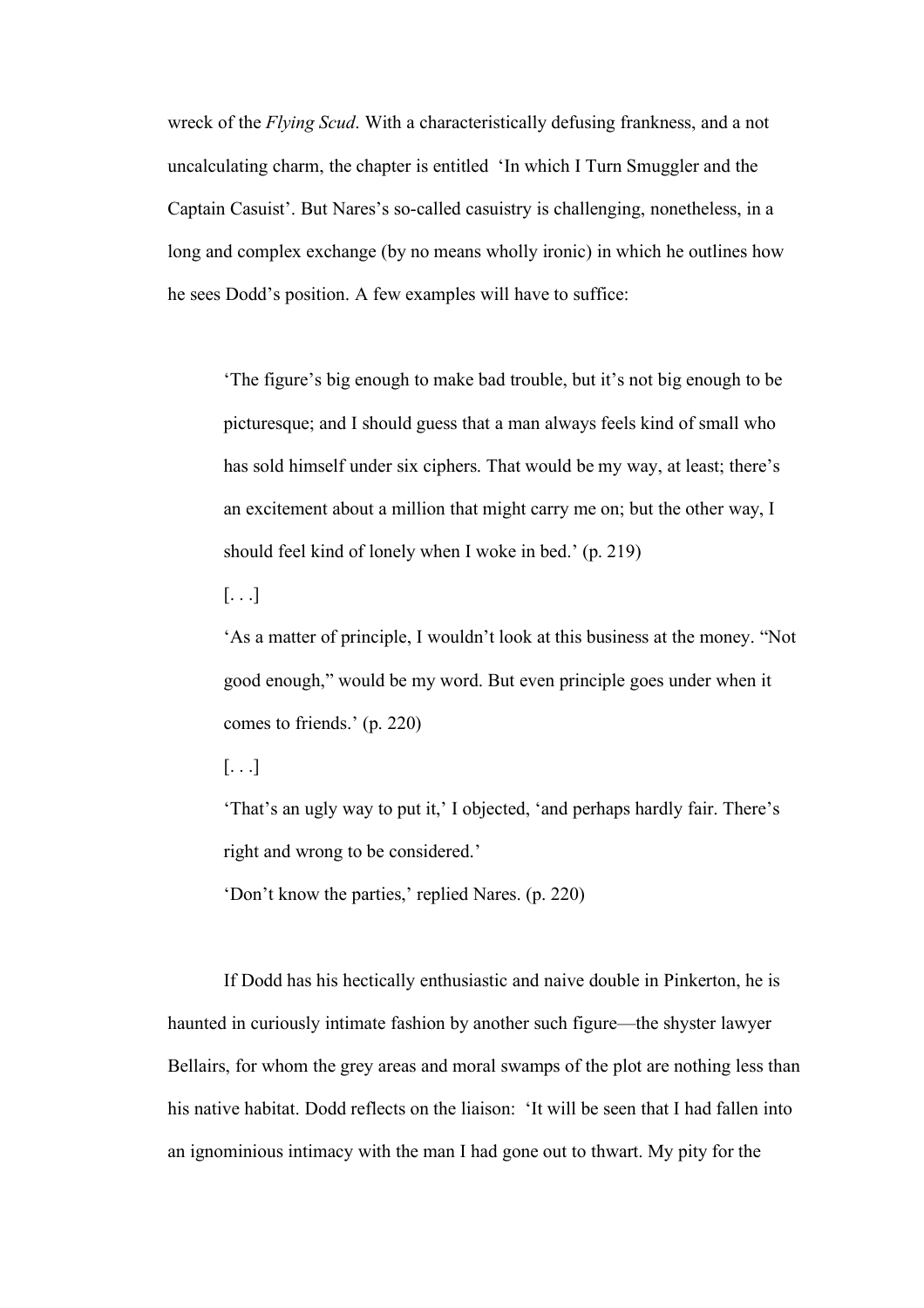creature, his admiration for myself, his pleasure in my society, which was clearly unassumed, were the bonds by which I was fettered.' (p. 260). —One of Stevenson's finest creations, fawning and fulminating by turns, as a compromised and iconic figure of modernity, Harry Bellairs is more than fit to stand alongside Dostoevsky's underground man, or Melville's Bartleby the scrivener. (Put another way, he plays Gollum to Loudon's Frodo.) When Loudon seems to criticise, and indeed to patronise him, Bellairs responds:

'Excuse me if I seem to press the subject,' he continued, 'but if you think my life erroneous, would you have me neglect the means of grace? Because you consider me in the wrong on one point, would you have me place myself on the wrong in all? (p. 262)

These are questions that Dodd might very well ask of himself and here (as with *The Master of Ballantrae,* which was written during the same period) Stevenson has further developed the dualities of his earlier work, to the point where all such stabilising assurances of 'right and wrong to be considered' have been confused or compromised by the desperation of hungry men and their driving need to make a living. Bellairs asks Dodd to be charitable in his judgements: 'Surely, sir, the church is for the sinner.'

'Did you ask a blessing on your present enterprise?' I sneered.

He had a bad attack of St Vitus, his face was changed, and his eyes flashed. 'I will tell you what I did,' he cried. 'I prayed for an unfortunate man and a wretched woman whom he tries to support.'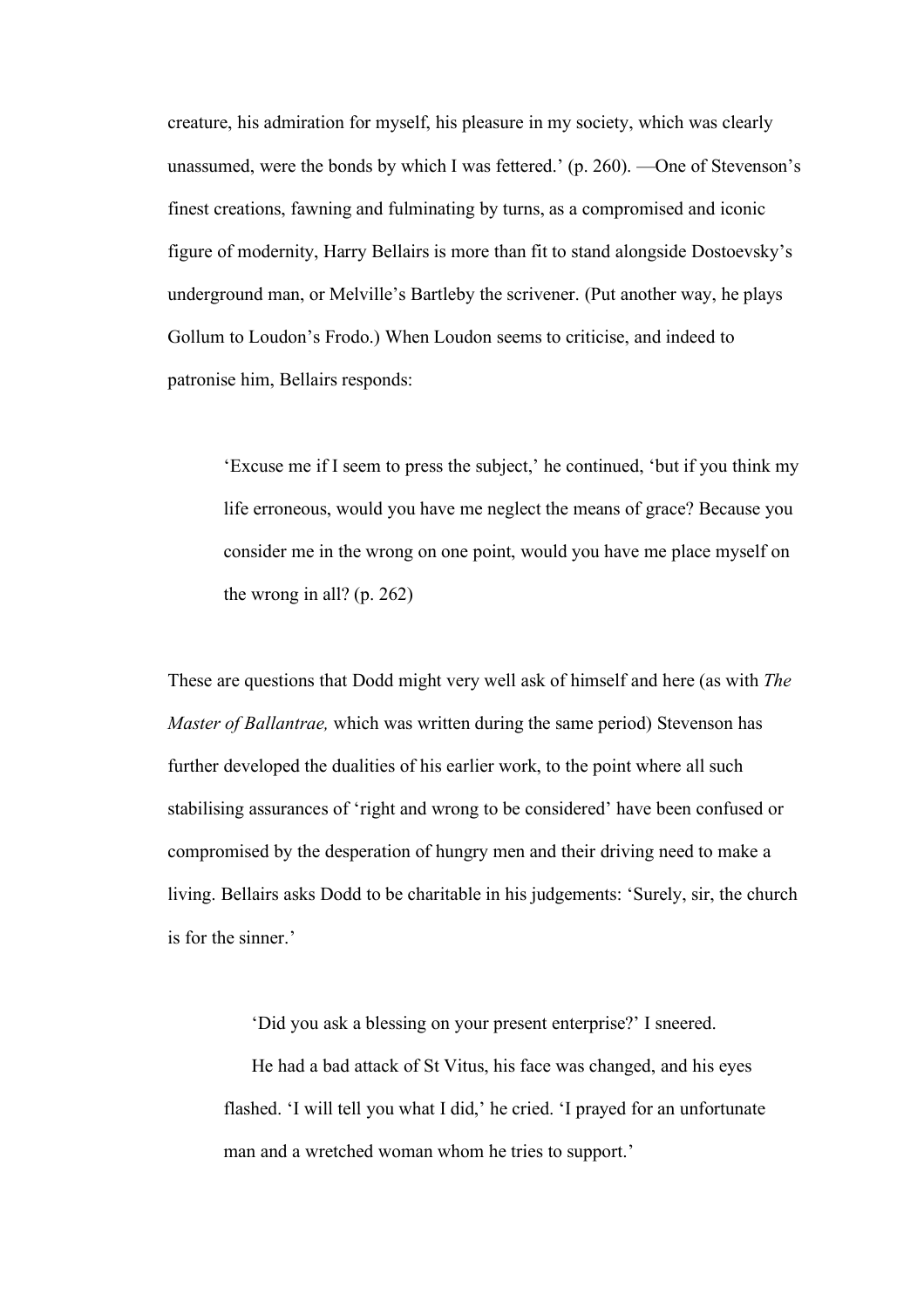I cannot pretend that I found any repartee. (p. 262)

Bellairs is adrift in the same sea as Dodd and Pinkerton, and in fact the book contains an entire cast of similarly rootless individuals, all marked by the same eager enterprise, not unconnected to the largely self-centred and immature optimism that Stevenson seems to see as characteristic of late  $19<sup>th</sup>$  century capitalism—perhaps especially in its North American manifestations.<sup>10</sup> Such rootless mobility is another feature in how Stevenson understands the modern world, located (as Loudon Dodd is in San Francisco) 'on the extreme shore of the West and of today' (p. 107). This theme will be taken a little further in the next section.

#### **(2) Discarded sons**

It is Norris Carthew, Loudon's elusive doppelgänger and ultimate benefactor, who is referred to as a 'discarded son' in chapter 22 'The Remittance Man' (p. 294); and indeed he has been cast-off by his family and is adrift in Australia at the beginning of his own strange yarn, never quite having grown up: 'Some men are still lads at twenty-five; and so it was with Norris.' (p. 290). But in fact the novel turns out to be full of 'discarded sons', and what is said about Norris could equally well be said of Loudon and Jim Pinkerton, and also of Norris's fellow crew members aboard the *Currency Lass*, especially Tommy Hadden and Hemstead, and of Mac, the volatile, violent and sentimental Northern Irishman. Carthew is discarded as a result of family and financial disgrace, having already squandered a fortune, and the early death of Loudon's father and the failure of his inheritance throw him on to his own resources in similar manner. And Pinkerton has had to fend for himself since the age of twelve: 'Whether he had run away, or his father had turned him out, I never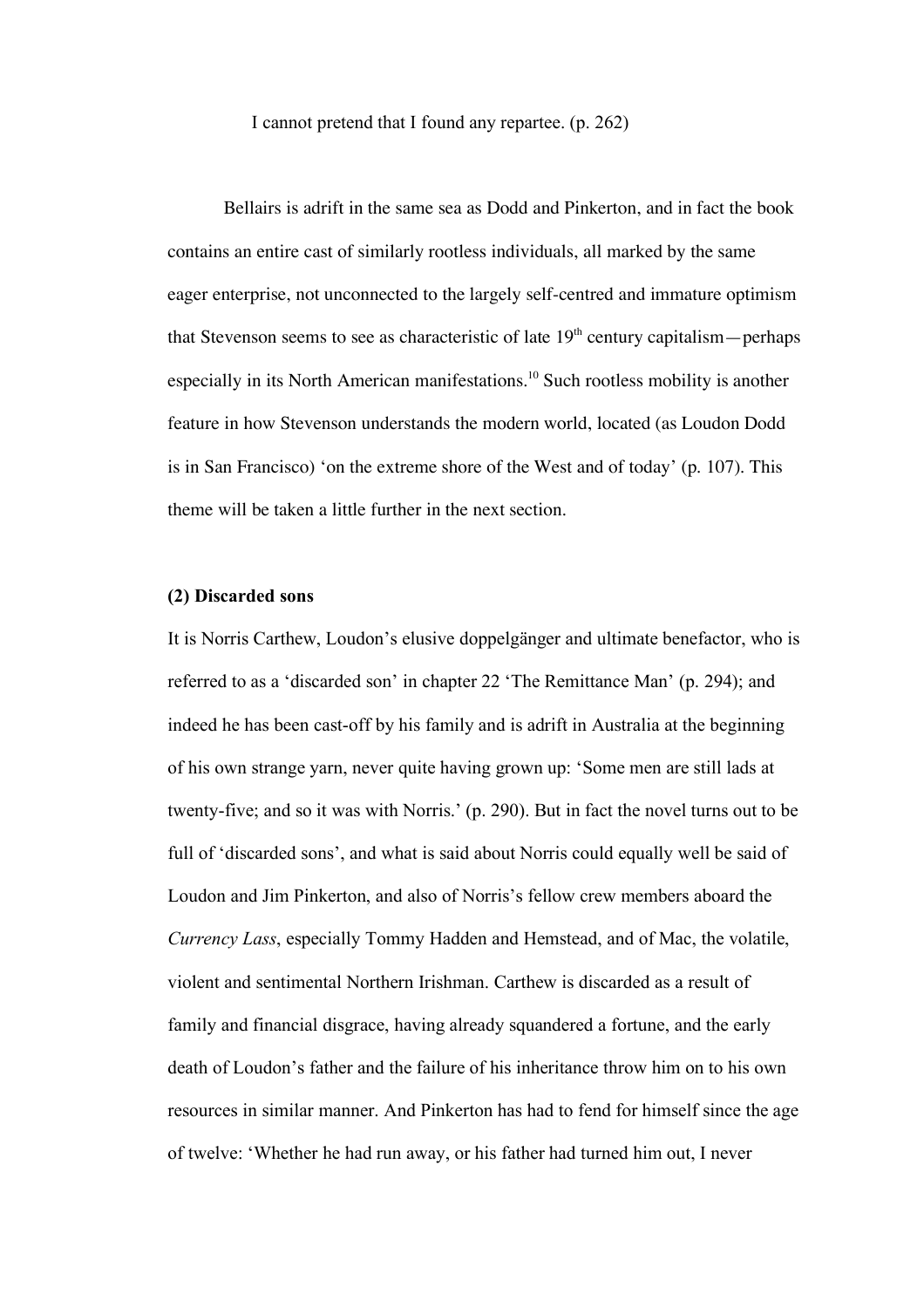fathomed.' (p. 38). Yet Pinkerton sees Dodd and himself as 'born to be heirs' of the 'magnificent continent' of America, and 'under bond to fulfil the American Type [. . .] the hope of the world is there. If we fail, like those old feudal monarchies, what is left?' (p. 39). What is left indeed, for neither of them seems to have gained very much from the 'feudal monarchies' of paternal and familial support, despite early promises made to Dodd and Carthew. Nor is Tommy Hadden very different as 'heir to a considerable property, which a prophetic father had placed in the hands of rigorous trustees.<sup>11</sup> (p. 296). Within the recurrent 'doubling' structures of the novel, Hadden plays 'Pinkerton' to Carthew's 'Dodd', and if Jim's was 'the romance of business', then Tommy Hadden, with his creative accounting and boyishly and boundlessly ill-founded optimism, is 'its Arabian tale' (p. 298). And his is the moving spirit behind the adventure of the rotten old schooner *Currency Lass* (formerly the *Dream*) and their fateful meeting with the *Flying Scud*.

They sail to the strains of 'Home Sweet Home', played on the banjo by little Hemstead, an unemployed minor handyman, fated to have his brains bashed-in by Goddedaal on the *Flying Scud*:

It appeared he [Hemstead] had no home, nor had he ever had one, nor yet any vestige of a family, except a truculent uncle, a baker in Newcastle, N.S.W. His domestic sentiment was therefore wholly in the air, and expressed an unrealised ideal. Or perhaps, of all his experiences, this of the *Currency Lass*, with its kindly, playful, and tolerant society, approached it the most nearly. (pp. 311-12)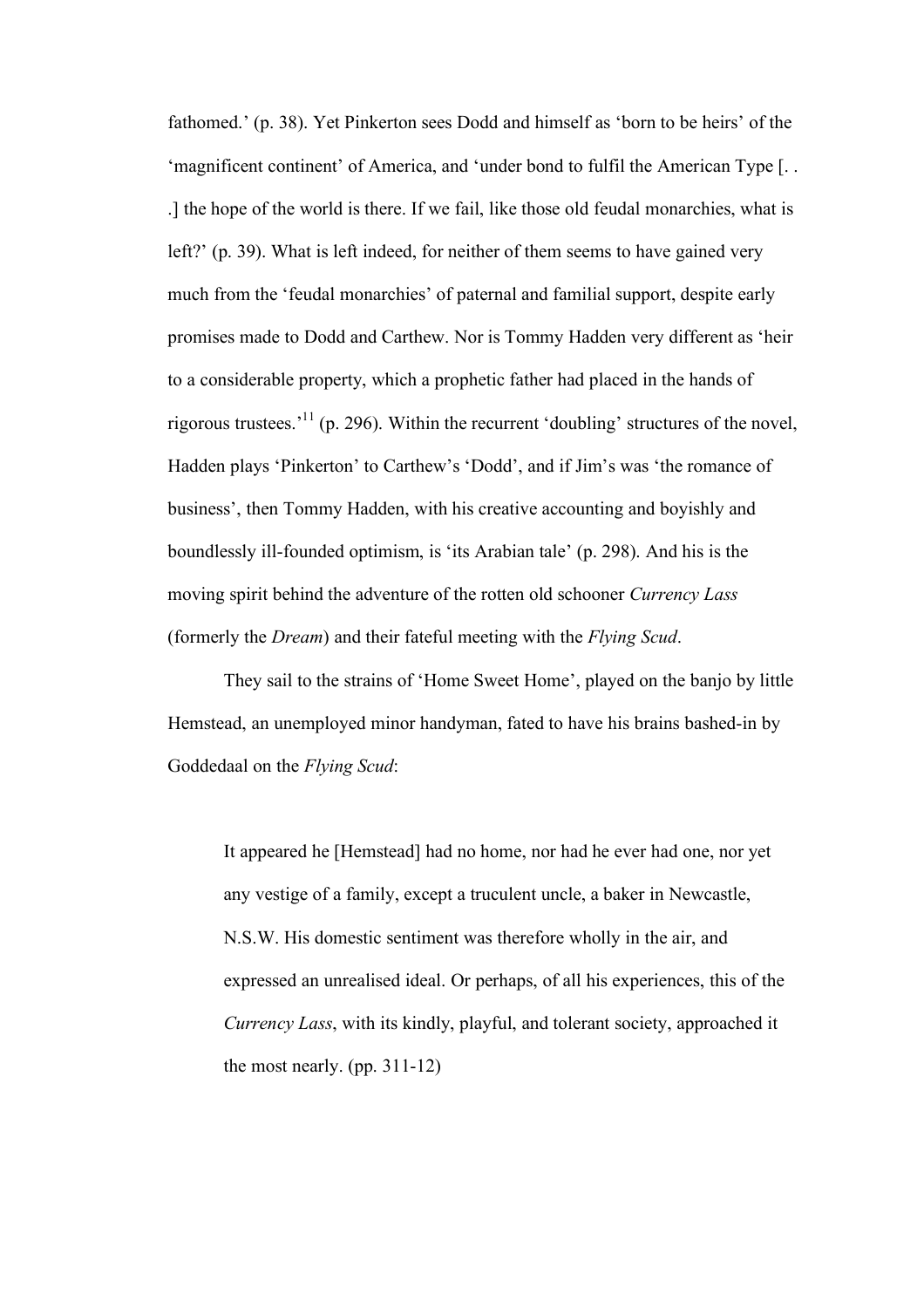In pursuit of the mystery that leads to his own ruin and then to his ultimate salvation (through Carthew), Loudon Dodds imagines this other crew, on a voyage not so very different from his own:

It is perhaps because I know the sequel, but I can never think upon this voyage without a profound sense of pity and mystery; of the ship (once the whim of a rich blackguard) faring with her battered fineries and upon her homely errand, across the plains of ocean, and past the gorgeous scenery of dawn and sunset; and the ship's company, so strangely assembled, so Britishly chuckle-headed, filling their days with chaff in place of conversation [. . .] the whole unconscious crew of them posting in the meanwhile towards so tragic a disaster. (p. 312)

—Commerce on the high seas and the chimera of easy trade and rootless profit is memorably symbolised here, in a ship of lost boys. Their home from home is a modern ship of fools. Nor is it any coincidence, symbolically speaking, that Loudon's search for wealth should take him to the self-same scene of the crime.<sup>12</sup>

Stevenson's description of the murders on the *Flying Scud* was felt by many contemporary reviewers to be 'quite unnecessarily brutal', permeated by 'the scent of sickening blood and disgust', 'irredeemably unpleasant' or 'diabolical' and a 'dramatic defect.<sup>13</sup> Readers today, however, are more likely to claim it as one of his most effective pieces of writing, whose sudden and then shockingly long-drawn out horror is a wholly necessary counterpart to the comedic ambitions of those discarded sons and their children's crusade. Without this weighted and darker conclusion to the book (the murder scenes are only revealed in the very last chapter, after which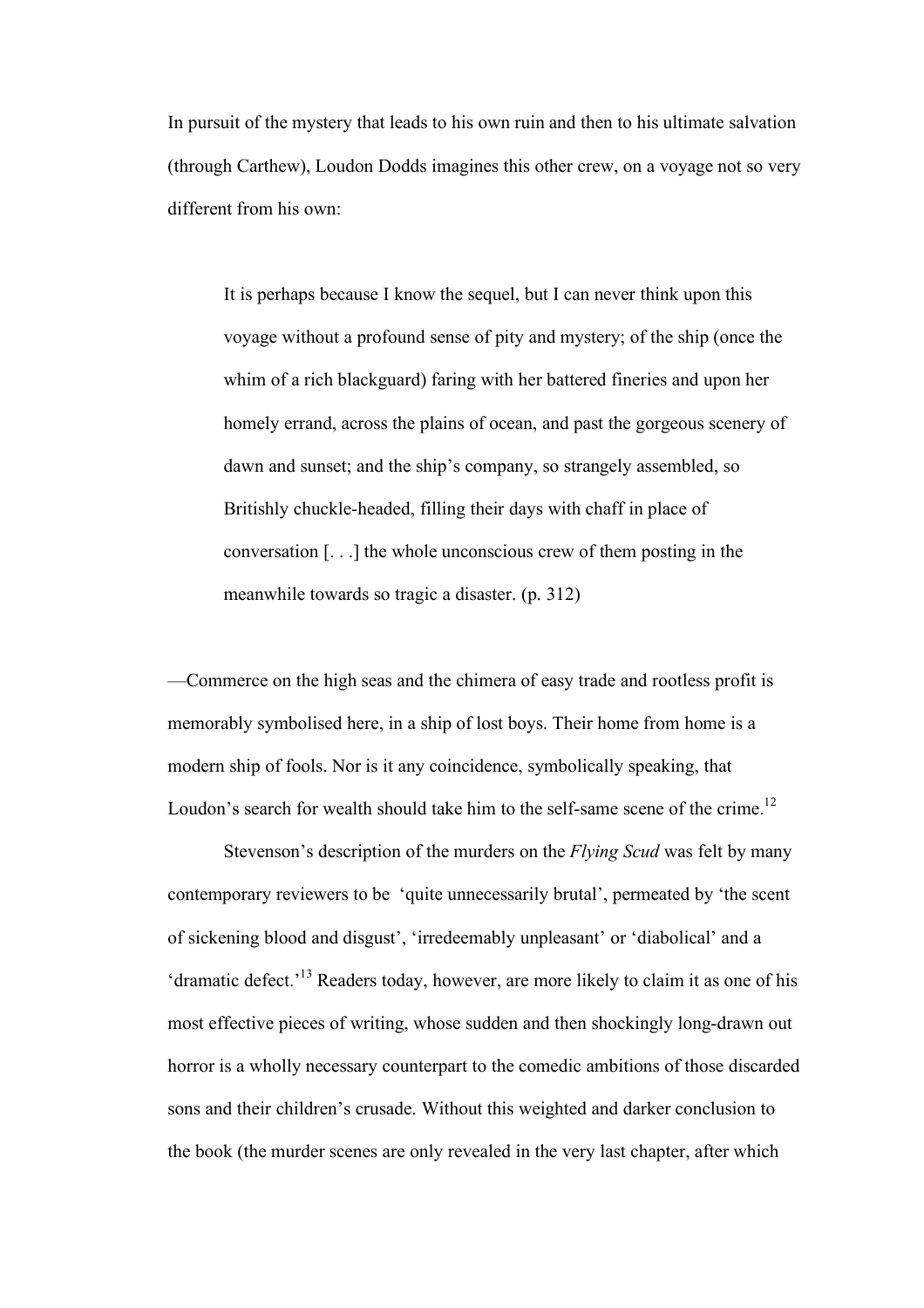the narrative seems to come to an abrupt conclusion) the whole novel would be no more than an adventure yarn of commercial ambition and youthful error. Even so, the lighter spirit of the novel still somehow survives its darkest closing pages in a way that is closer to postmodern black comedy than it is to the more soberly grounded fictions of Joseph Conrad, Stevenson's contemporary writer of yarns.

Nevertheless, after such a conclusion (and with the benefit of hindsight) the reader might be forgiven for thinking that there is something more than a little chilling about the urbane complacency with which Dodd introduces his tale in the Prologue. Here is a comfortable and portly man, still dabbling with sculpture (which is what he was doing when his tale began as a young art-student in Paris) reflecting on how his plans to blackmail Carthew broke down:

> 'Why, what was wrong, then? Couldn't you get hands on him?' 'It took time, but I had him cornered at last; and then—' 'What then?'

'The speculation turned bottom up. I became the man's bosom friend.' 'The deuce you did!'

'He couldn't have been particular, you mean?' asked Dodd, pleasantly. 'Well, no; he's a man of rather large sympathies.' (p. 11)

The moral and physical rootlessness of these discarded sons, clinging together for mutual support, is entirely in keeping with the universe of *The Wrecker*, and this brings us to the final section and a more philosophical note.

#### **(3) '. . . the Blind Man's Buff that we call life'** (p. 34)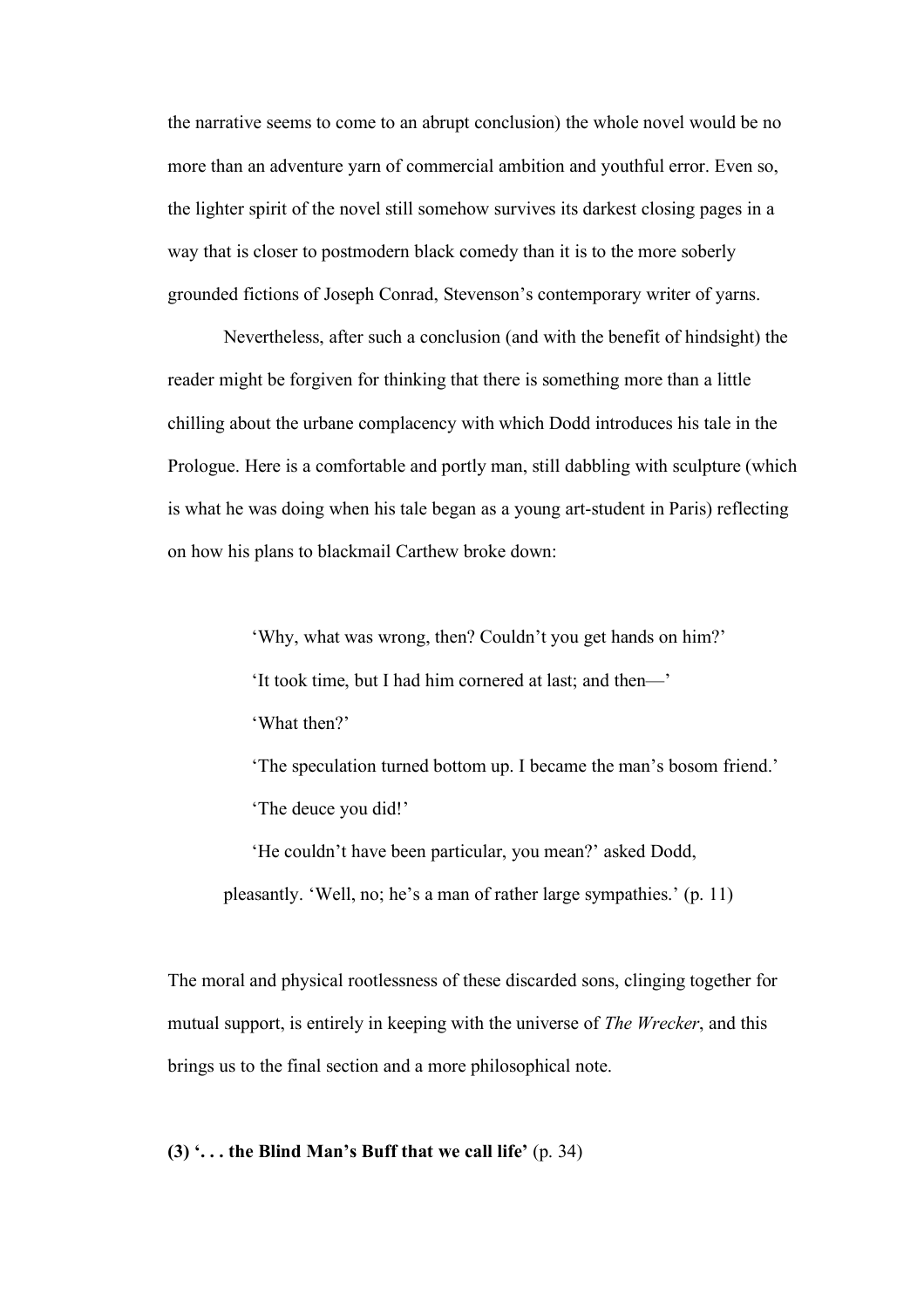I would argue that *The Wrecker* (1891-2) is marked by the same proto-existential vision of a random universe that can be seen in 'Pulvis et Umbra' (1888); *The Master of Ballantrae* (1889) and most especially in *The Ebb-Tide*, which was published in 1893. Indeed, the same insight appeared as early as the short story 'The Merry Men' (1881), which tells about another wrecker who is ultimately overcome by his vision of life as a 'charnel-ocean [. . .] out here in the roaring blackness, on the edge of a cliff  $\left[ \ldots \right]$ .<sup>'14</sup> If the spirit of *The Wrecker* is lighter-hearted than these texts, it still depicts an utterly contingent universe, in which the vagaries of the stock market and indeed the rise and fall of Fortune's wheel itself are specifically linked to the sign of the dollar.

*The Wrecker* is a comedy of reversals, of getting and spending and losing and getting again, of inheritances seemingly guaranteed only to be lost and then absurdly—restored. Loudon's father dies bankrupt, only for Loudon—at a later stage—to benefit from his maternal grandfather's legacy. Carthew is virtually disinherited by his father, only to come into the family fortune (again on the death of the patriarch) at the very moment when his own attempts to fill his coffers have ended in the most ghastly sequence of murders. The mixed record of Jim Pinkerton's commercial career is a hilarious roller-coaster of ups and downs, of ingenious schemes and outright scams. The very plot of the novel itself operates by way of a similarly fluid conglomeration of coincidences, changing ambitions and confusions of identity, just as its physical settings flit from Paris to Muskegon, from San Francisco to Sydney, from Edinburgh to the Marquesas. It is as if the model stock-market and the free-floating and unstable principles of the Muskegon Commercial College have become a reflection of, or even a template for, the universe at large—the most fitting of all theatres for these rootless boys, cut off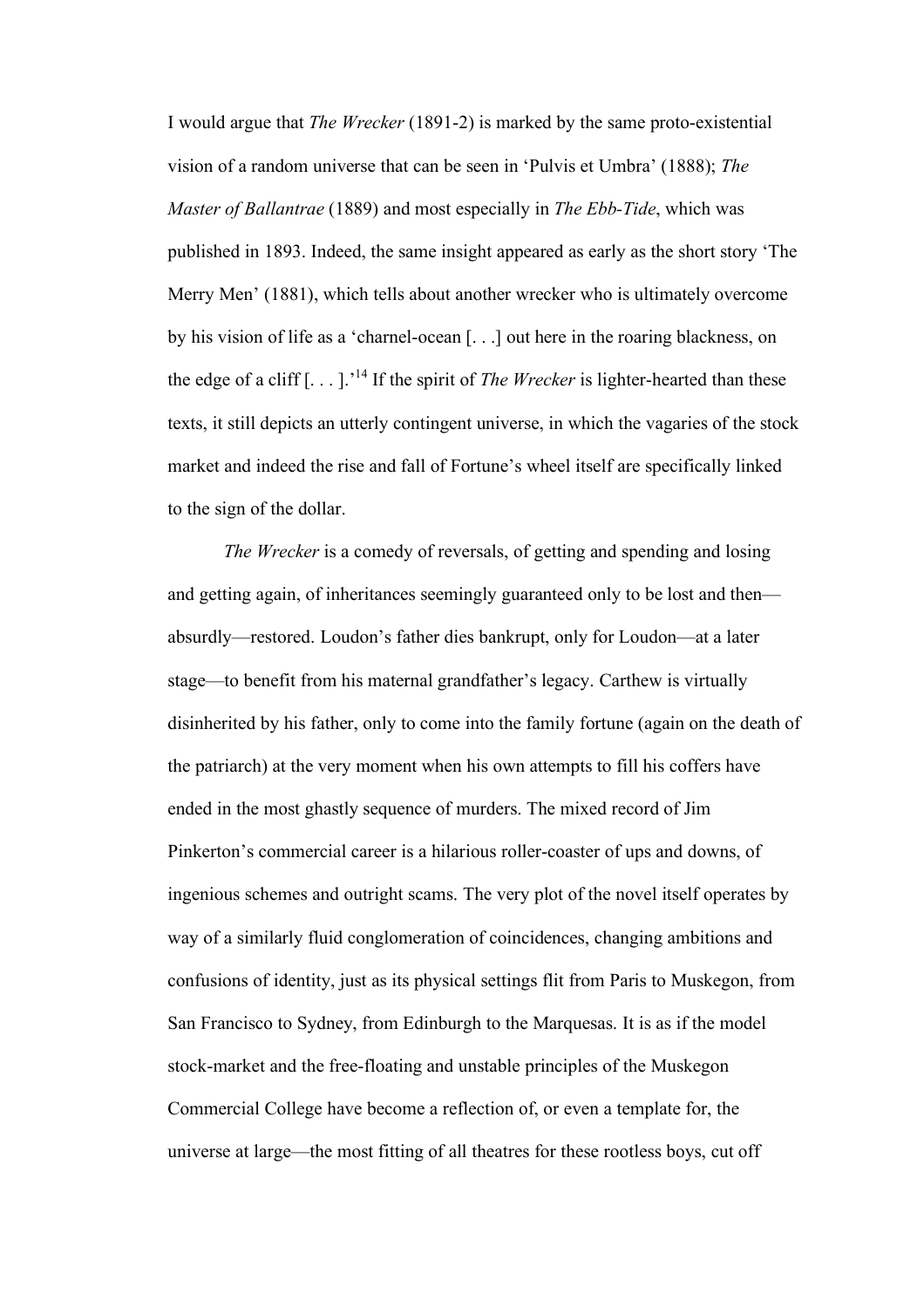from, or at odds with the symbols of stability, continuity and authority (sometimes capricious) as represented by their various fathers.

To conclude: the final vision of *The Wrecker* (and the title *is* significant) is to see life as a game of blind man's buff, as a matter of amoral existential play. And business, and art, and the business *of* art, and in the last analysis capitalism itself, are only further reflections of that black comedy. Again and again in this sprawling novel Stevenson gives us little vignettes of this insight, none more telling, perhaps, than the search for opium, which the partners assume must be hidden in the hold of the shipwrecked *Flying Scud*. The symbolic force of this passage is all the greater when we remember that Loudon Dodd had once experienced near starvation in the streets of Paris. *The Flying Scud*, we recall, was carrying a cargo of rice:

It was our task to disembowel and explore six thousand individual mats, and incidentally to destroy a hundred and fifty tons of valuable food. Nor were the circumstances of the day's business less strange than its essential nature. Each man of us, armed with a great knife, attacked the pile from his own quarter, slashed into the nearest mat, burrowed in it with his hands, and shed forth the rice upon the deck, where it heaped up, overflowed, and was trodden down, poured at last into the scuppers, and occasionally spouted from the vents. About the wreck, thus transformed into an overflowing granary, the sea-fowl swarmed in myriads and with surprising insolence. The sight of so much food confounded them; they deafened us with their shrill tongues, swooped in our midst, dashed in our faces, and snatched the grain from between our fingers. The men—their hands bleeding from these assaults—turned savagely on the offensive, drove their knives into the birds,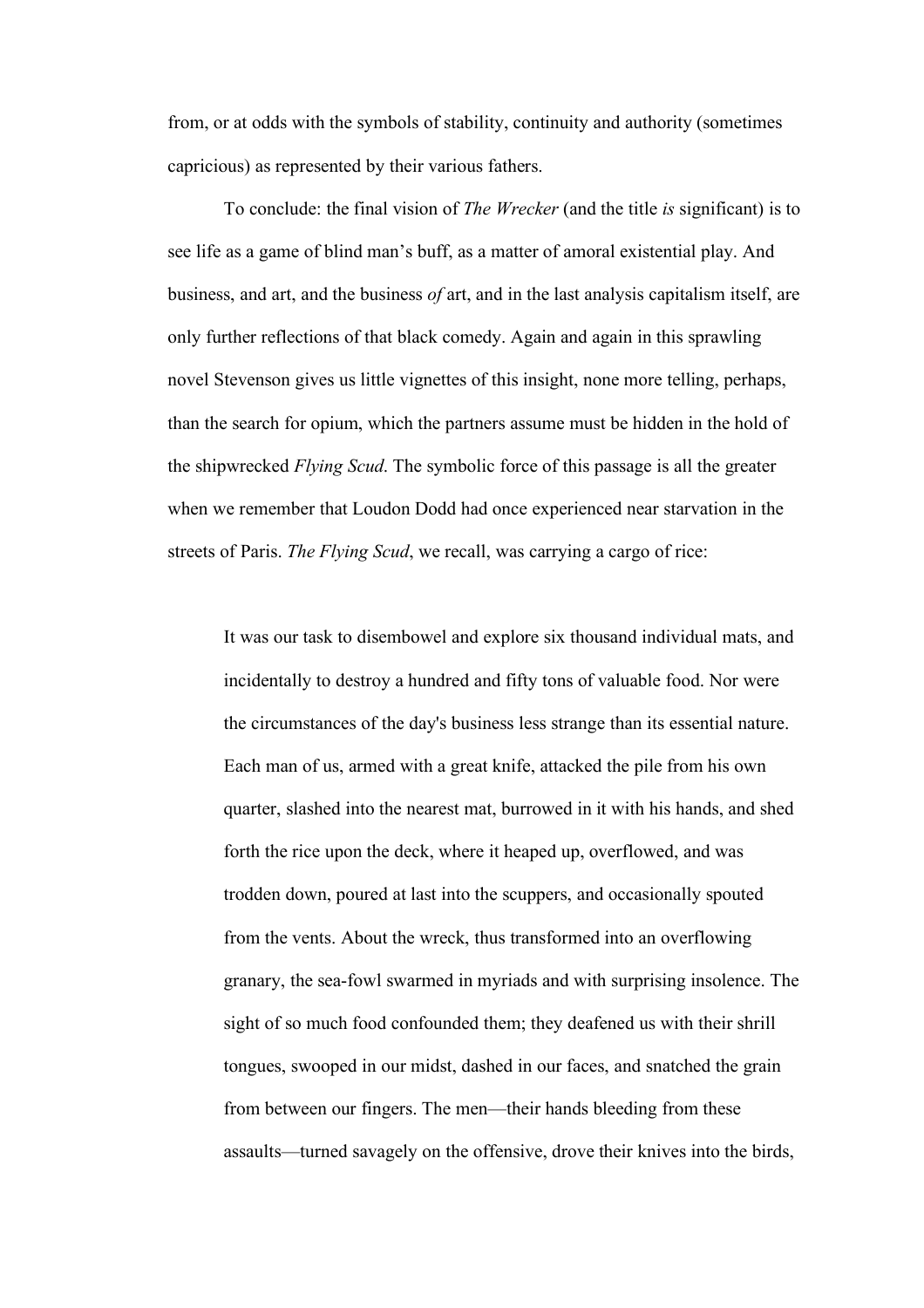drew them out crimsoned, and turned again to dig among the rice, unmindful of the gawking creatures that struggled and died among their feet. We made a singular picture: the hovering and diving birds; the bodies of the dead discolouring the rice with blood; the scuppers vomiting breadstuff; the men, frenzied by the gold hunt, toiling, slaying, and shouting aloud: over all, the lofty intricacy of rigging and the radiant heaven of the Pacific. Every man there toiled in the immediate hope of fifty dollars; and I, of fifty thousand. Small wonder if we waded callously in blood and food. (pp. 204-5)

This is both the literal and the symbolic summation of the whole novel, despite the charm of its lost-boy protagonists, and a narrative that is frequently feckless, solemn and hilarious by turns. In an epiphany of slaughter, greed, blood, money and food, the point could not be more powerfully or vividly made.

### **Notes**

 $\overline{a}$ 

<sup>2</sup> Robert Louis Stevenson, *The Wrecker*, in *Tales of the South Seas: Island Landfalls; The Ebb-Tide; The Wrecker* (Edinburgh: Canongate Classics, 1996), ed. and introduced by Jenni Calder, p. 34; henceforth cited in text.

<sup>3</sup> J. C. Furnas, *Voyage to Windward. The Life of Robert Louis Stevenson* (London: Faber and Faber, 1952), p. 358.

<sup>4</sup> Letter to Sidney Colvin, 9 or 10 November 1891, *Selected Letters*, p. 475.

<sup>5</sup> Letter to Bob Stevenson, 30 September 1883, *Selected Letters,* p. 234.

<sup>6</sup> Edwin M. Eigner, *Robert Louis Stevenson and Romantic Tradition* (Princeton, NJ: Princeton University Press, 1966), pp. 98-110. Eigner sees the doubling of Dodd and Carthew as two parallel but quite separate tales: one of 'manners' and one of 'violence'. I argue here for their moral and structural inseparability.

<sup>1</sup> Letter to Henry James, 25? May 1892, *Selected Letters of Robert Louis Stevenson*, ed. by Ernest Mehew (New Haven & London: Yale University Press, 2001), p. 493.